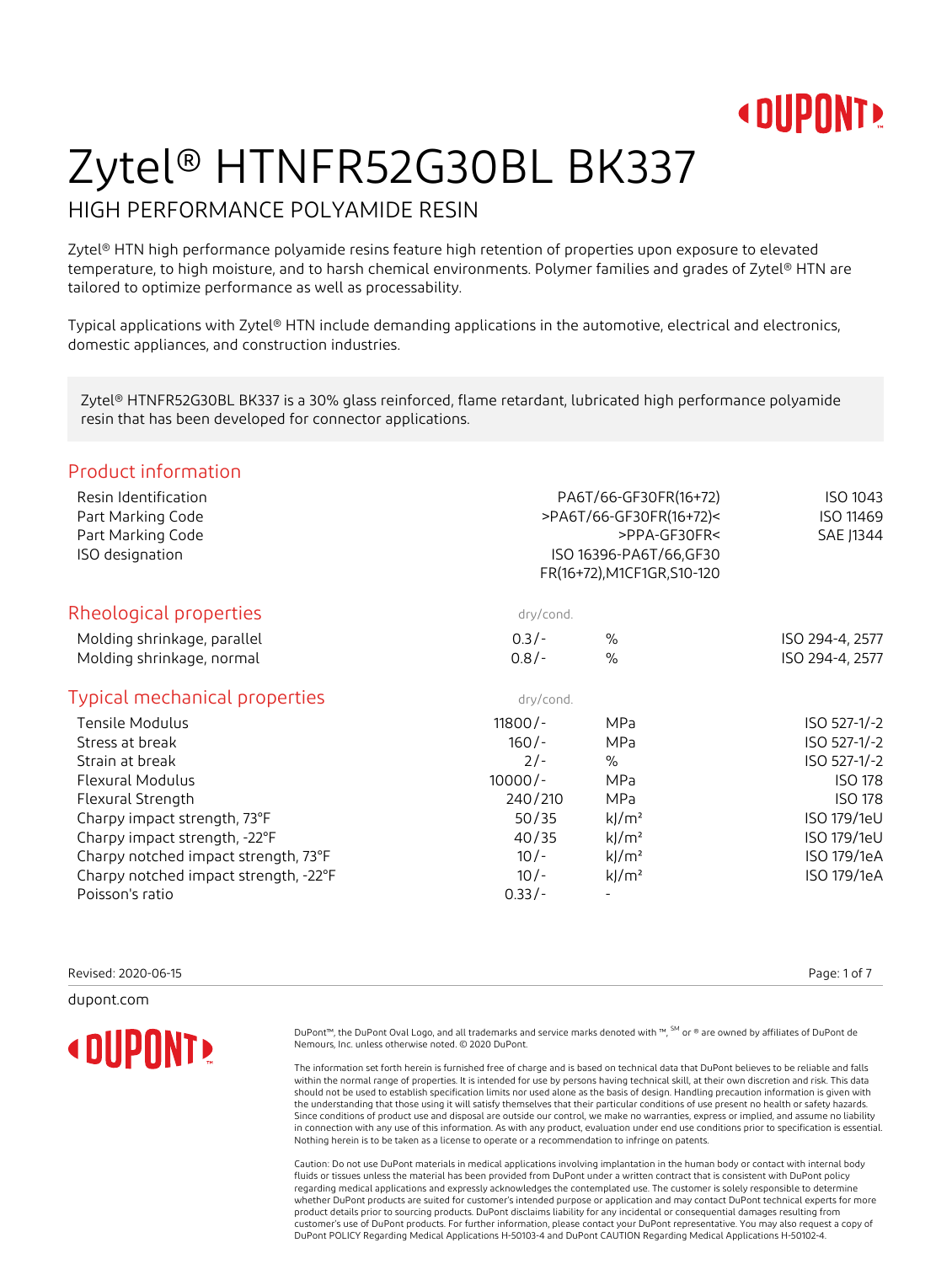

HIGH PERFORMANCE POLYAMIDE RESIN

| dry/cond.  |                                                                                           |                                                                                                                                                                                                |
|------------|-------------------------------------------------------------------------------------------|------------------------------------------------------------------------------------------------------------------------------------------------------------------------------------------------|
| $310/*$    | $^{\circ}$ C                                                                              | ISO 11357-1/-3                                                                                                                                                                                 |
| $282/*$    | $\rm ^{\circ}C$                                                                           | ISO 75-1/-2                                                                                                                                                                                    |
| $20/$ *    | $E-6/K$                                                                                   | ISO 11359-1/-2                                                                                                                                                                                 |
| $20/$ *    | $E-6/K$                                                                                   | ISO 11359-1/-2                                                                                                                                                                                 |
| $10/$ *    | $E-6/K$                                                                                   | ISO 11359-1/-2                                                                                                                                                                                 |
| $57/$ *    | $E-6/K$                                                                                   | ISO 11359-1/-2                                                                                                                                                                                 |
| $63/*$     | $E-6/K$                                                                                   | ISO 11359-1/-2                                                                                                                                                                                 |
| $100/*$    | $E-6/K$                                                                                   | ISO 11359-1/-2                                                                                                                                                                                 |
| 140        |                                                                                           | <b>UL 746B</b>                                                                                                                                                                                 |
| 140        |                                                                                           | <b>UL 746B</b>                                                                                                                                                                                 |
| 120        |                                                                                           | <b>UL 746B</b>                                                                                                                                                                                 |
| 120        |                                                                                           | <b>UL 746B</b>                                                                                                                                                                                 |
|            |                                                                                           | <b>UL 746B</b>                                                                                                                                                                                 |
| 130        |                                                                                           | <b>UL 746B</b>                                                                                                                                                                                 |
| dry/cond.  |                                                                                           |                                                                                                                                                                                                |
| $V - 0/$ * | class                                                                                     | IEC 60695-11-10                                                                                                                                                                                |
| $1.5/$ *   | mm                                                                                        | IEC 60695-11-10                                                                                                                                                                                |
| yes/*      | $\equiv$                                                                                  | <b>UL 94</b>                                                                                                                                                                                   |
| $V - 0/*$  | class                                                                                     | IEC 60695-11-10                                                                                                                                                                                |
| $3/$ *     | mm                                                                                        | IEC 60695-11-10                                                                                                                                                                                |
| yes/*      | $\overline{a}$                                                                            | <b>UL 94</b>                                                                                                                                                                                   |
| $5VA/*$    | class                                                                                     | IEC 60695-11-20                                                                                                                                                                                |
|            | mm                                                                                        | IEC 60695-11-20                                                                                                                                                                                |
| yes/*      | $\blacksquare$                                                                            | <b>UL 94</b>                                                                                                                                                                                   |
| 42/        | $\%$                                                                                      | ISO 4589-1/-2                                                                                                                                                                                  |
|            |                                                                                           | IEC 60695-2-12                                                                                                                                                                                 |
| $960/-$    |                                                                                           | IEC 60695-2-12                                                                                                                                                                                 |
|            |                                                                                           | IEC 60695-2-12                                                                                                                                                                                 |
|            |                                                                                           | IEC 60695-2-13                                                                                                                                                                                 |
|            |                                                                                           | IEC 60695-2-13                                                                                                                                                                                 |
|            |                                                                                           | IEC 60695-2-13                                                                                                                                                                                 |
|            | $\overline{\phantom{a}}$                                                                  | ISO 3795 (FMVSS 302)                                                                                                                                                                           |
|            | $120/$ *<br>$1.5/$ *<br>$960/-$<br>$960/-$<br>$925/-$<br>$925/-$<br>$960/-$<br><b>DNI</b> | $^{\circ}C$<br>$^{\circ}$ C<br>$^{\circ}$ C<br>$^{\circ}$ C<br>$^{\circ}$ C<br>$^{\circ}$ C<br>$^{\circ}$ C<br>$^{\circ}{\sf C}$<br>$^{\circ}C$<br>$^{\circ}$ C<br>$^{\circ}$ C<br>$^{\circ}C$ |

Revised: 2020-06-15 Page: 2 of 7

dupont.com

**« DUPONT!** 

DuPont™, the DuPont Oval Logo, and all trademarks and service marks denoted with ™, SM or ® are owned by affiliates of DuPont de Nemours, Inc. unless otherwise noted. © 2020 DuPont.

The information set forth herein is furnished free of charge and is based on technical data that DuPont believes to be reliable and falls within the normal range of properties. It is intended for use by persons having technical skill, at their own discretion and risk. This data should not be used to establish specification limits nor used alone as the basis of design. Handling precaution information is given with the understanding that those using it will satisfy themselves that their particular conditions of use present no health or safety hazards. Since conditions of product use and disposal are outside our control, we make no warranties, express or implied, and assume no liability in connection with any use of this information. As with any product, evaluation under end use conditions prior to specification is essential. Nothing herein is to be taken as a license to operate or a recommendation to infringe on patents.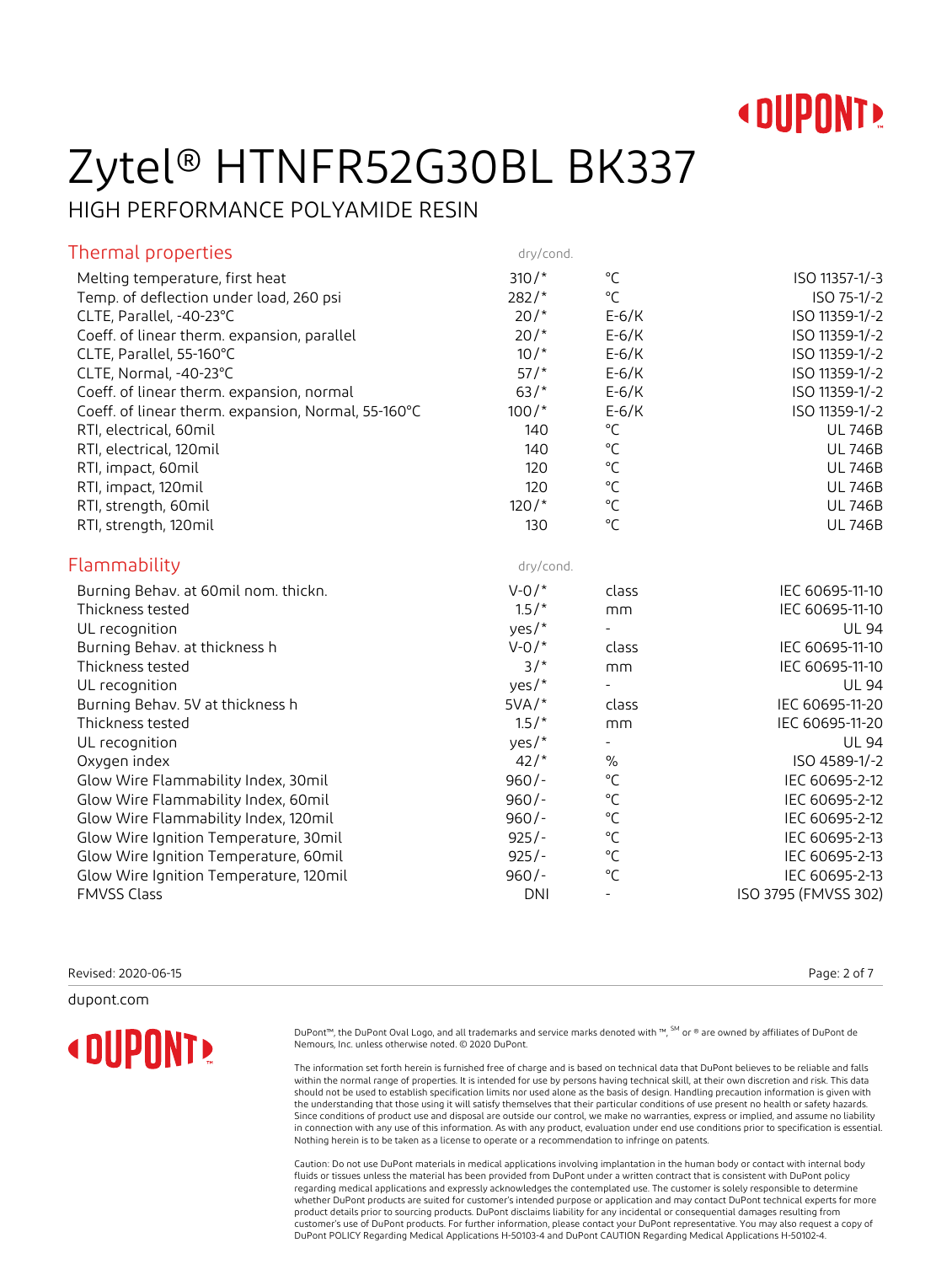

#### HIGH PERFORMANCE POLYAMIDE RESIN

| Electrical properties                                                                                                                                                                                                                      |                                                                                                                                                       | dry/cond.                                            |                                                                                         |                                                                                   |
|--------------------------------------------------------------------------------------------------------------------------------------------------------------------------------------------------------------------------------------------|-------------------------------------------------------------------------------------------------------------------------------------------------------|------------------------------------------------------|-----------------------------------------------------------------------------------------|-----------------------------------------------------------------------------------|
| Relative permittivity, 100Hz<br>Relative permittivity, 1MHz<br>Dissipation factor, 100Hz<br>Dissipation factor, 1MHz<br>Volume resistivity                                                                                                 |                                                                                                                                                       | $3.5/-$<br>$3.3/-$<br>$50/-$<br>$135/-$<br>$>1E13/-$ | $\blacksquare$<br>$E - 4$<br>$E - 4$<br>$Ohm*m$                                         | IEC 62631-2-1<br>IEC 62631-2-1<br>IEC 62631-2-1<br>IEC 62631-2-1<br>IEC 62631-3-1 |
| Other properties                                                                                                                                                                                                                           |                                                                                                                                                       | dry/cond.                                            |                                                                                         |                                                                                   |
| Density                                                                                                                                                                                                                                    |                                                                                                                                                       | $1620/-$                                             | kg/m <sup>3</sup>                                                                       | <b>ISO 1183</b>                                                                   |
| <b>VDA Properties</b>                                                                                                                                                                                                                      |                                                                                                                                                       | dry/cond.                                            |                                                                                         |                                                                                   |
| Emission of organic compounds<br>Odor test<br>Fogging, F-value (refraction)                                                                                                                                                                |                                                                                                                                                       | 35<br>4.5<br>$95/$ *                                 | $\mu$ g $C/g$<br>class<br>$\frac{0}{0}$                                                 | <b>VDA 277</b><br><b>VDA 270</b><br>ISO 6452                                      |
| Injection                                                                                                                                                                                                                                  |                                                                                                                                                       |                                                      |                                                                                         |                                                                                   |
| Drying Recommended<br>Drying Temperature<br>Drying Time, Dehumidified Dryer<br>Processing Moisture Content<br>Melt Temperature Optimum<br>Min. melt temperature<br>Max. melt temperature<br>Min. mold temperature<br>Max. mold temperature |                                                                                                                                                       |                                                      | yes<br>100 °C<br>$6 - 8 h$<br>≤0.1 $%$<br>325 °C<br>320 °C<br>330 °C<br>90 °C<br>110 °C |                                                                                   |
| Characteristics                                                                                                                                                                                                                            |                                                                                                                                                       |                                                      |                                                                                         |                                                                                   |
| Additives                                                                                                                                                                                                                                  | Flame retardant                                                                                                                                       |                                                      |                                                                                         |                                                                                   |
| Processing                                                                                                                                                                                                                                 |                                                                                                                                                       |                                                      |                                                                                         |                                                                                   |
| Injection molding                                                                                                                                                                                                                          | During molding, use proper protective equipment and adequate ventilation.<br>Avoid exposure to fumes and limit the holdup time and temperature of the |                                                      |                                                                                         |                                                                                   |

Revised: 2020-06-15 Page: 3 of 7

dupont.com

**« DUPONT!** 

resin in the machine. Purge degraded resin carefully with HDPE.

DuPont™, the DuPont Oval Logo, and all trademarks and service marks denoted with ™, SM or ® are owned by affiliates of DuPont de Nemours, Inc. unless otherwise noted. © 2020 DuPont.

The information set forth herein is furnished free of charge and is based on technical data that DuPont believes to be reliable and falls within the normal range of properties. It is intended for use by persons having technical skill, at their own discretion and risk. This data should not be used to establish specification limits nor used alone as the basis of design. Handling precaution information is given with the understanding that those using it will satisfy themselves that their particular conditions of use present no health or safety hazards. Since conditions of product use and disposal are outside our control, we make no warranties, express or implied, and assume no liability in connection with any use of this information. As with any product, evaluation under end use conditions prior to specification is essential. Nothing herein is to be taken as a license to operate or a recommendation to infringe on patents.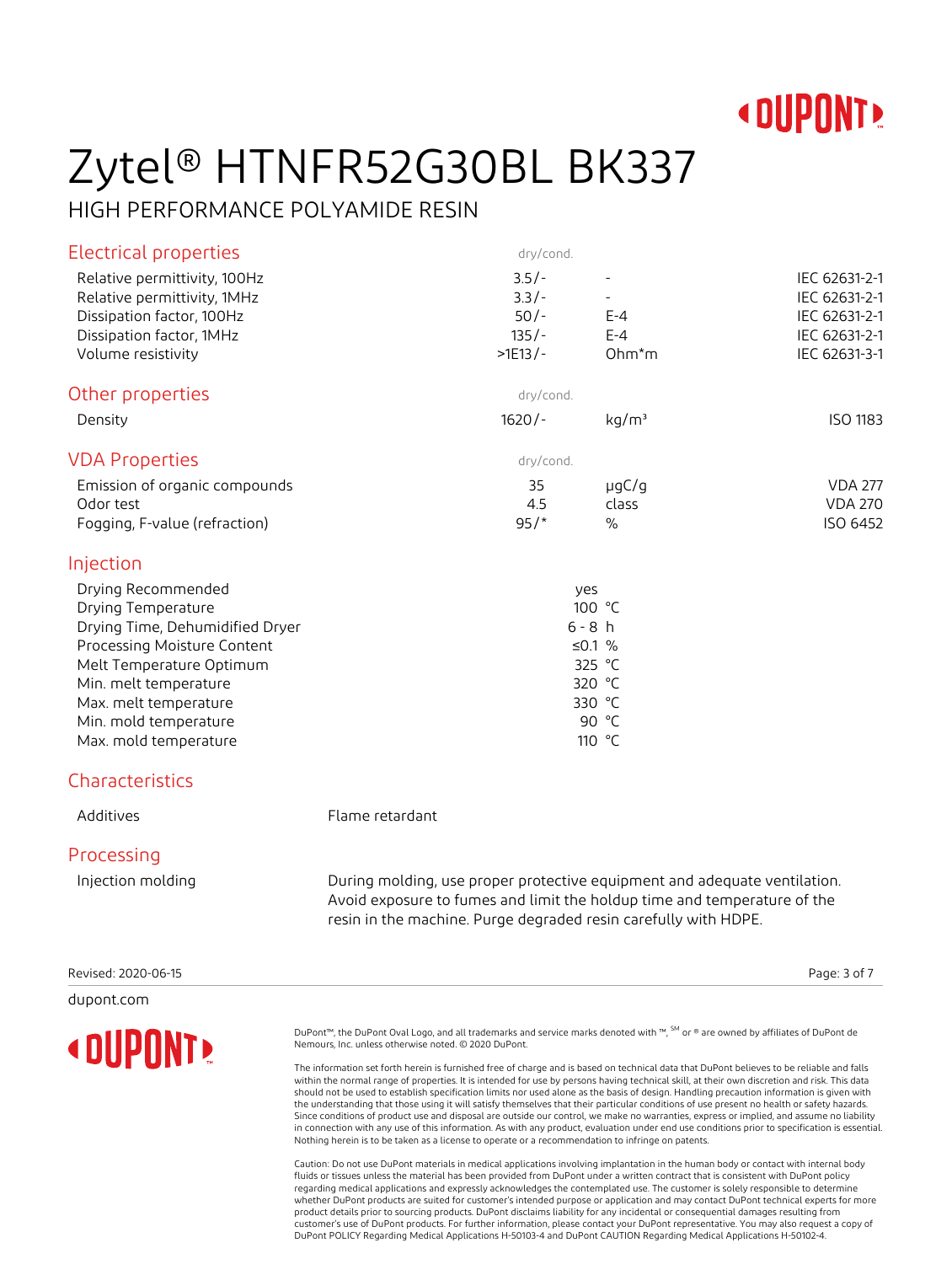

HIGH PERFORMANCE POLYAMIDE RESIN

Revised: 2020-06-15 Page: 4 of 7

dupont.com

**« DUPONT!** 

DuPont™, the DuPont Oval Logo, and all trademarks and service marks denoted with ™, SM or ® are owned by affiliates of DuPont de Nemours, Inc. unless otherwise noted. © 2020 DuPont.

The information set forth herein is furnished free of charge and is based on technical data that DuPont believes to be reliable and falls within the normal range of properties. It is intended for use by persons having technical skill, at their own discretion and risk. This data should not be used to establish specification limits nor used alone as the basis of design. Handling precaution information is given with the understanding that those using it will satisfy themselves that their particular conditions of use present no health or safety hazards. Since conditions of product use and disposal are outside our control, we make no warranties, express or implied, and assume no liability in connection with any use of this information. As with any product, evaluation under end use conditions prior to specification is essential. Nothing herein is to be taken as a license to operate or a recommendation to infringe on patents.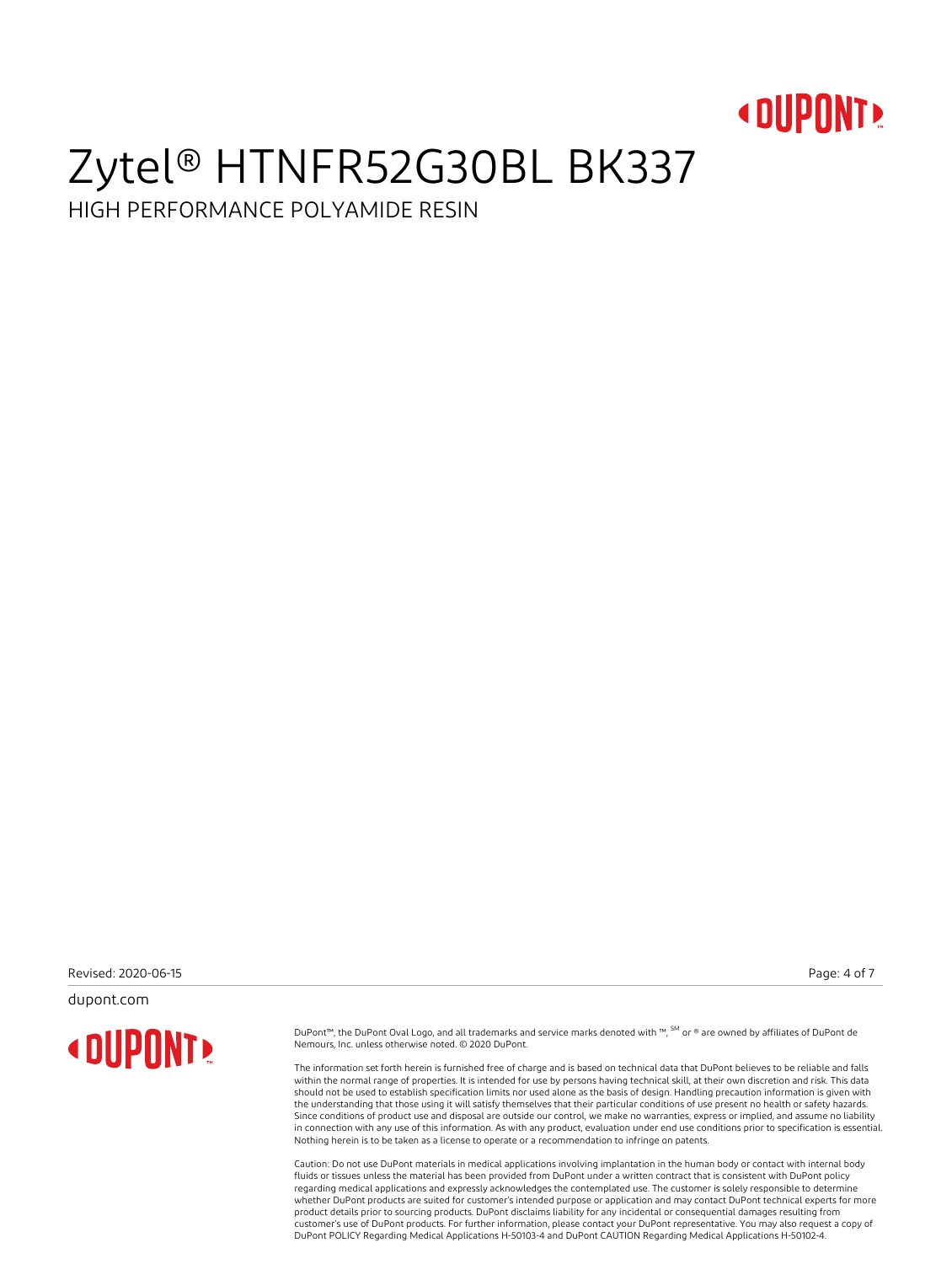

HIGH PERFORMANCE POLYAMIDE RESIN

Viscosity-shear rate



Revised: 2020-06-15 Page: 5 of 7

dupont.com

**« DUPONT!** 

DuPont™, the DuPont Oval Logo, and all trademarks and service marks denoted with ™, SM or ® are owned by affiliates of DuPont de Nemours, Inc. unless otherwise noted. © 2020 DuPont.

The information set forth herein is furnished free of charge and is based on technical data that DuPont believes to be reliable and falls within the normal range of properties. It is intended for use by persons having technical skill, at their own discretion and risk. This data should not be used to establish specification limits nor used alone as the basis of design. Handling precaution information is given with the understanding that those using it will satisfy themselves that their particular conditions of use present no health or safety hazards. Since conditions of product use and disposal are outside our control, we make no warranties, express or implied, and assume no liability in connection with any use of this information. As with any product, evaluation under end use conditions prior to specification is essential. Nothing herein is to be taken as a license to operate or a recommendation to infringe on patents.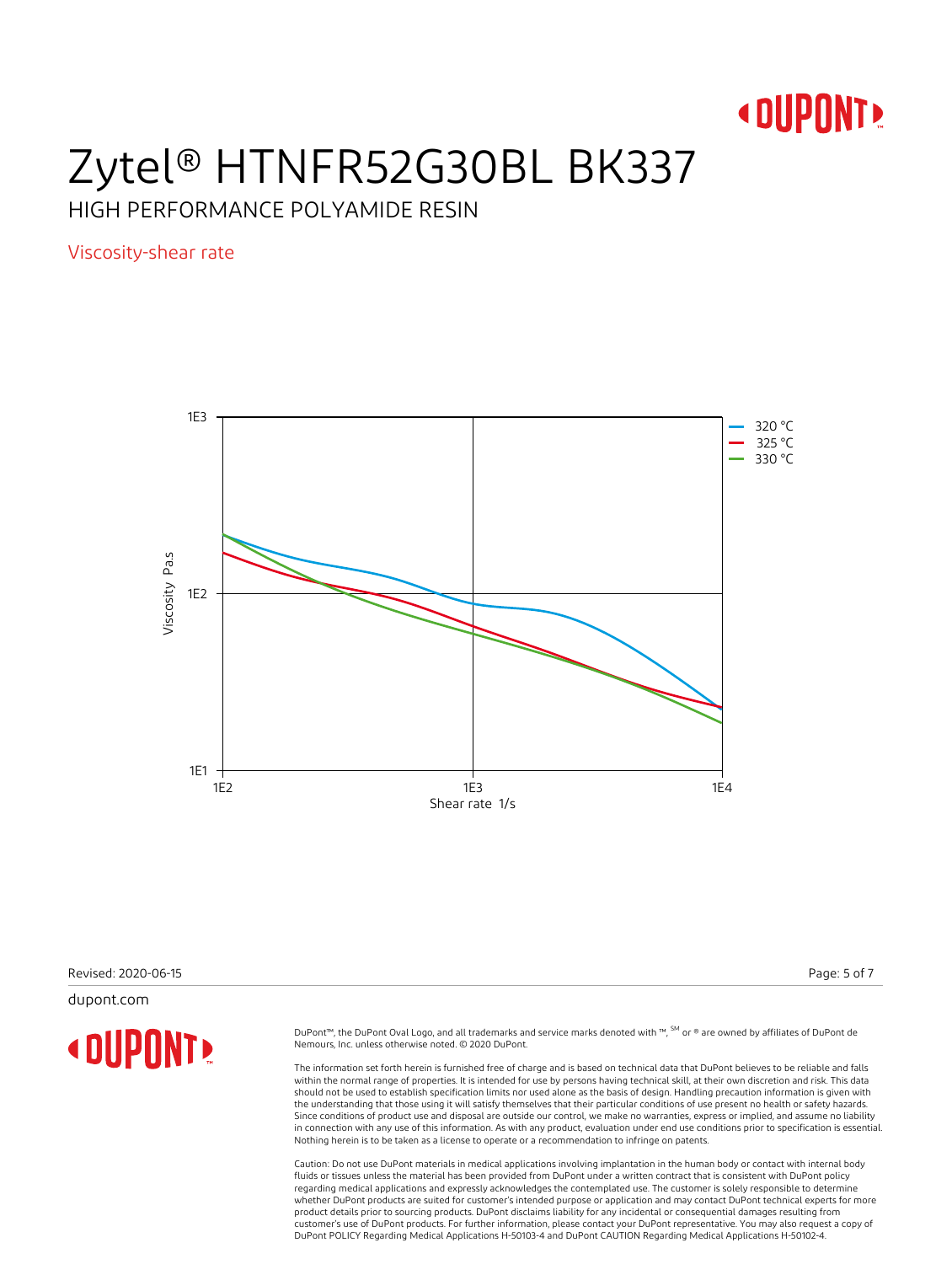

HIGH PERFORMANCE POLYAMIDE RESIN

Shearstress-shear rate



Revised: 2020-06-15 Page: 6 of 7

dupont.com

**« DUPONT!** 

DuPont™, the DuPont Oval Logo, and all trademarks and service marks denoted with ™, SM or ® are owned by affiliates of DuPont de Nemours, Inc. unless otherwise noted. © 2020 DuPont.

The information set forth herein is furnished free of charge and is based on technical data that DuPont believes to be reliable and falls within the normal range of properties. It is intended for use by persons having technical skill, at their own discretion and risk. This data should not be used to establish specification limits nor used alone as the basis of design. Handling precaution information is given with the understanding that those using it will satisfy themselves that their particular conditions of use present no health or safety hazards. Since conditions of product use and disposal are outside our control, we make no warranties, express or implied, and assume no liability in connection with any use of this information. As with any product, evaluation under end use conditions prior to specification is essential. Nothing herein is to be taken as a license to operate or a recommendation to infringe on patents.